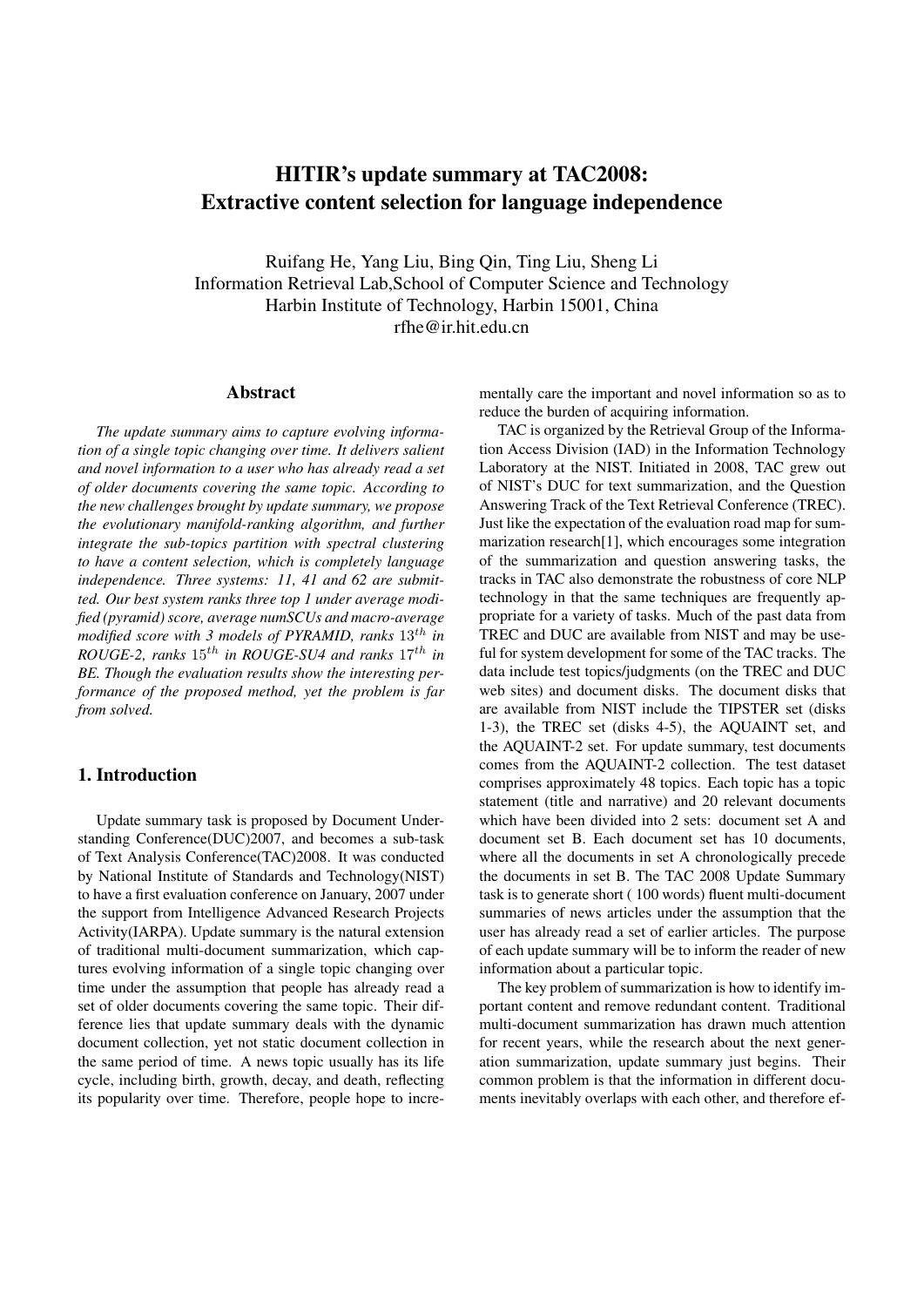fective summarization methods are needed to contrast their similarities and differences. The difference between the two ones is that the former deals with static document set and the latter handles the dynamic document set where the objects to be summarized face to some special topics and evolve with time. Therefore, update summary raises new challenges to traditional summarization algorithms. The first challenge is that the information in the summary must be biased to the given topic, and the second is that the information in summary must contain the evolving content. So we need to effectively take into account this topic-biased and temporally evolving characteristics during the summarization process. Thus a good update summary must include information as much as possible, keeping information as novel as possible, and moreover, the information must be biased to the given topic.

In [7], an extractive approach based on manifold-ranking of sentences to topic-focused multi-document summarization by using the underlying manifold structure in data points is proposed, yet which could not model the temporally evolving characteristic. Inspired by this, for the TAC2008 update summary task, we propose a new manifold-ranking frame based on iterative feedback mechanism, which has the temporally adaptive characteristic. We assume that the data points evolving over time have the long and narrow manifold structure. However, the common topic for consecutive document subsets is a static query, which cannot represent the dynamically evolving information. Therefore, we use the iterative feedback mechanism to extend the topic by using the summarization sentences of previous timeslices and the first sentences of documents in current timeslice. We believe this topic extension can represent the relay propagation of information in temporally evolving data and improve the ranking score. The proposed approach employs iterative feedback based evolutionary manifold-ranking process to compute the evolutionary ranking score for each sentence that denotes the importance and the topic-relevance of sentence. Then the sentences highly overlapping with other informative ones are penalized by the greedy algorithm. The summary is produced by choosing the sentences with highest overall scores, which are considered informative, novel and evolving. In this improved manifold-ranking algorithm, the intradocument and inter-document relationships between sentences are also differentiated with different weights.

Though we can choose the summary sentences only by evolutionary manifold-ranking and removal algorithms, yet the problem of the coverage about summary could not be better resolved judged by the experiments on DUC 2007 update summary task. Therefore, we further propose a new extractive approach based on sub-topic partition with spectral clustering and evolutionary manifold-ranking to update summary. Experiments results on datasets of TAC 2008 update task demonstrate the competitive performance of the proposed approach.

The rest of this paper is organized as follows: Section 2 provides an overview of our update summary system. Section 3 discusses the results from the official TAC 2008 evaluation, and we conclude this paper in Section 4.

# 2. System description

In order to model the new characteristics of update summary and resolve the problem about full coverage of summary content, we design three groups of experiments:

1) Spectral clustering (post-processing: properties of eigenvector) + evolutionary manifold-ranking;

2) Spectral clustering (post-processing:k-means) + evolutionary manifold-ranking;

3) Evolutionary manifold-ranking;

Temporally evolving document collection can be considered as several relevantly continuous timeslices. Every timesslice are composed of dynamical documents, which consists of scattered sentences. For each timeslice, say document collection A or B in the corpus of TAC 2008 update summary task, through spectral clustering, the number of sub-topics are automatically determined by the multiplicity of eigenvalue 0 of similarity matrix about sentences. Thus partition of sub-topics helps to select summary sentences from different aspects and improve the full coverage of summary content. Ordering sub-topics and selecting sentences are dependent on the rank score from evolutionary manifold-ranking, where iterative feedback mechanism is applied to model the dynamically evolving characteristics and represent the relay propagation of information in temporally evolving data. The rank score of a sentence also represents its topic relevance and the importance among document collection in current timeslice and topic. The summary is iteratively produced by choosing the sentences in sub-topic, which are considered informative, novel and evolving. Then the sentences highly overlapping with other informative ones in the sub-topic are penalized by the greedy algorithm. This method not only improves the coverage of summary content through spectral clustering, but also integrates the temporally evolving characteristic and ranks data points along their underlying manifold structure.

The proposed approach has two-fold: one is to improve the full coverage of summary content by spectral clustering; the other is to model the relay propagation of information in temporally evolving dataset of a single topic. For every timeslice, it consists of the following steps:

1) Partition sentences in current timeslice into sub-topics by spectral clustering;

2) Rank sentences through evolutionary manifoldranking algorithm;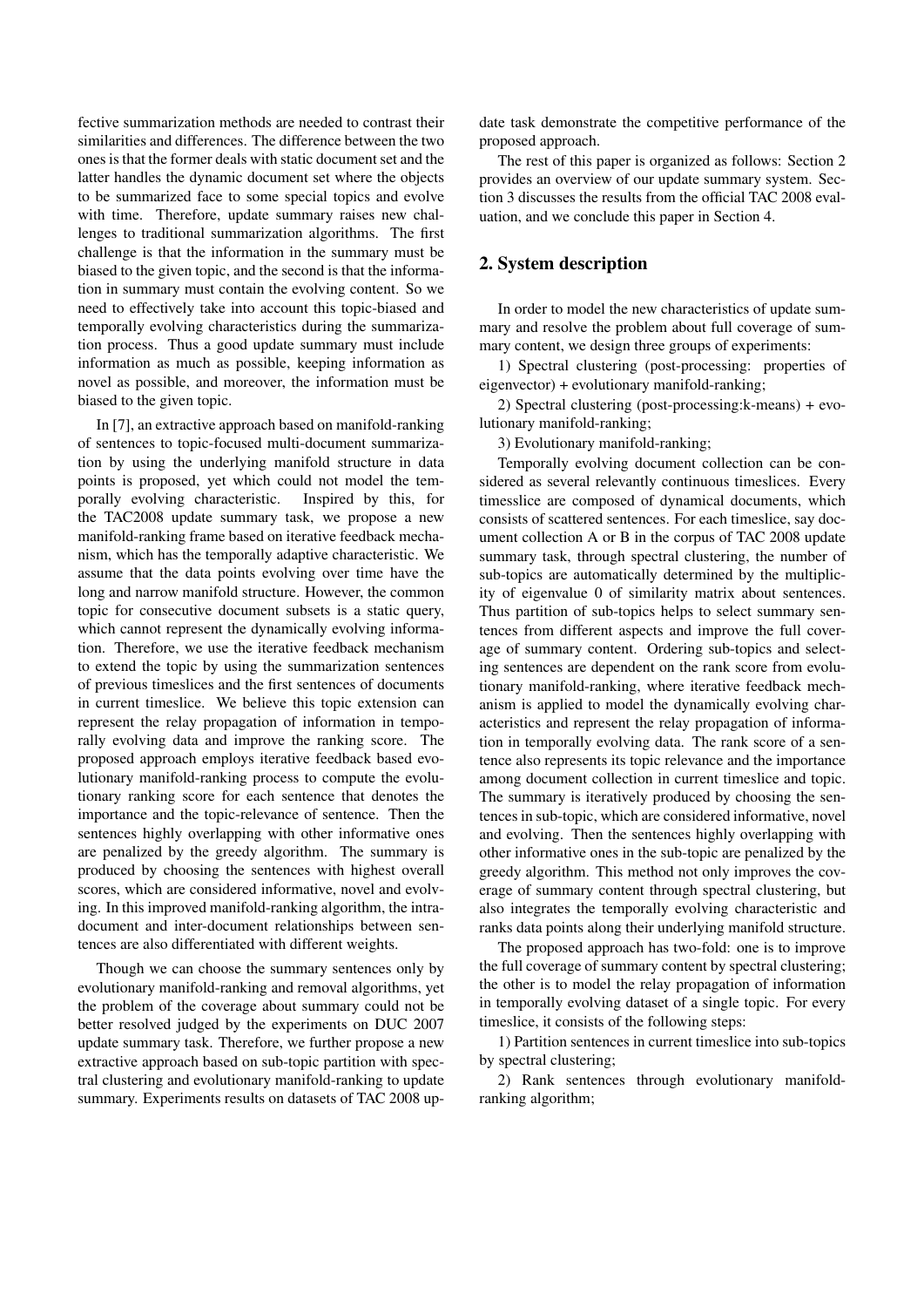3) Order the sub-topics and select sentences according to their rank scores;

In fact, step 1) and 2) are independent and there are no order. We can only depend on the step 2) and 3) to produce the summary. These key steps will be illustrated in detail in next sections, respectively.

# 2.1 The Spectral Clustering Algorithm for Sub-topics Partition

Clustering similar sentences in semantic, the logic subtopics in document collection are formed, then summary is extracted from different logic sub-topics. This method can reduce the redundancy and improve the full coverage of summary content. Furthermore, it is not limited to the shallow understanding for text units in document collection, but analyzes their logic structure. However, it needs to decide the number of logic sub-topic in advance, which is judged by the compactness of the content. Since Endre Boros[2] applied the clustering to summary system, people began to consider using it to resolve the coverage problem of summary content. Nevertheless, traditional clustering methods cannot automatically get the number of clusters, and can only deal with the data with convex shape. Spectral clustering not only can automatically determine the number of logical sub-topics, but also can cluster the data points with arbitrary shape and converge to the globally optimal solution[8]. It is a kind of technique which depends on the eigenvalue and eigenvector structure of a similarity matrix to partition data points into disjoint clusters. It makes sure that points in the same cluster have high similarity and points in different clusters have low similarity. Spectral clustering builds on the spectral graph theory and the analysis of spectral graph theory are based on the graph Laplacians matrices.

#### 2.1.1 Graph Laplacians and Number of clusters

Given a set of data points  $x_1, \ldots, x_n$ , let an undirected and weighted similarity graph  $G = (V, E)$  represent data points. Vertex set  $V = x_1, ... x_n$  and each edge between two vertices carries a non-negative weight  $w_{ij}>0$ . The weighted adjacent matrix  $W = (w_{ij})_{i,j=1,\dots,n}$ . If  $w_{ij} = 0$  this means that the vertices  $x_i$  and  $x_j$  are not connected. Since G is undirected,  $W$  is a symmetric matrix.  $D$  is the diagonal matrix with  $(i, i)$ -element equal to the sum of the *i*-th row of  $W$ .

The unnormalized graph Laplacian matrix is defined as  $L = D - W$ , and the normalized graph Laplacians are defined as

$$
L_{sym} := D^{-1/2}LD^{-1/2} = I - D^{-1/2}WD^{-1/2}
$$
  

$$
L_{rw} := D^{-1}L = I - D^{-1}W
$$

Here,  $L_{sym}$  is a symmetric matrix, and the  $L_{rw}$  is closely connected to a random walk. Laplacian has many good properties. The most significant property for our problem is that the multiplicity k of the eigenvalue 0 of  $L, L_{rw}$ and  $L_{sym}$  equals the number of connected components in the graph, say, the number of clusters formed by data points. The specific proof can be referenced in Ulrike von Luxburg[6].

#### 2.1.2 Normalized Spectral Clustering

From graph cut point of view, spectral clustering can be derived as an approximation to graph partitioning problems. Because mincut graph problem is a NP hard problem, spectral clustering is a way to solve relaxed versions of this problem[6]. Relaxing Ncut leads to normalized spectral clustering, while relaxing RatioCut leads to unnorlized spectral clustering. Normalized spectral clustering implements both minimization of between-cluster similarity and maximization of within-cluster similarity, while unnormalized spectral clustering only implements the first objective. Therefore, we select the normalized spectral clustering working with eigenvectors of the normalized Laplacian matrix  $L_{rw}$ . For choosement of the normalized Laplacian matrix, we are in favor of  $L_{rw}$ . The reason is that  $L_{sym}$ might lead to undesired artifacts and fail to converge. At the same time, as using  $L_{sym}$  also does not have any computational advantages, we thus advocate for using  $L_{rw}$ .

For each timeslice, the following algorithm is used to partition the sentences in current timeslice into sub-topics.

| <b>Algorithm 1</b> Normalized spectral clustering |
|---------------------------------------------------|
| Input: Sentences set $X = \{x_1, , x_n\};$        |
| Output: Sub-topics $\{C_1, , C_k\}$ ;             |

- 1: Construct the similarity matrix  $W \in R^{n \times n}$  according to the  $\varepsilon$ −neighbour graph;
- 2: Compute the normalized Laplacian  $L_{rw}$  and its eigenvalue;
- 3: Rank eigenvalues  $0 \leq \lambda_1 \leq \lambda_2 \leq ... \leq \lambda_n$  and compute the first k eigenvector  $v_1, ..., v_k$  of the generalized eigenproblem  $L_{rw}v = \lambda v$ ;
- 4: Let  $V \in R^{n \times n}$  be the matrix containing the vectors  $v_1, ..., v_k$  as columns;
- 5: For  $i = 1, ..., n$ , let  $y_i \in R^k$  be the vector corresponding to the  $i - th$  row of  $V$ ;
- 6: Cluster the points  $(y_i)_{i=1,\dots,n} \in R^k$  with postprocessing into clusters  $C_1, ..., C_k$ ;

The algorithm works with eigenvectors of the normalized Laplacian  $L_{rw}$ , and hence is called normalized spectral clustering. In the first step, we compute the pair-wise similarity values between sentences (data points) using the standard Cosine measure. Given two sentences  $x_i$  and  $x_j$ , the Cosine similarity is denoted as  $sim(x_i, x_j)$ . We define the affinity matrix W by  $W_{ij} = sim(x_i, x_j)$  if there is an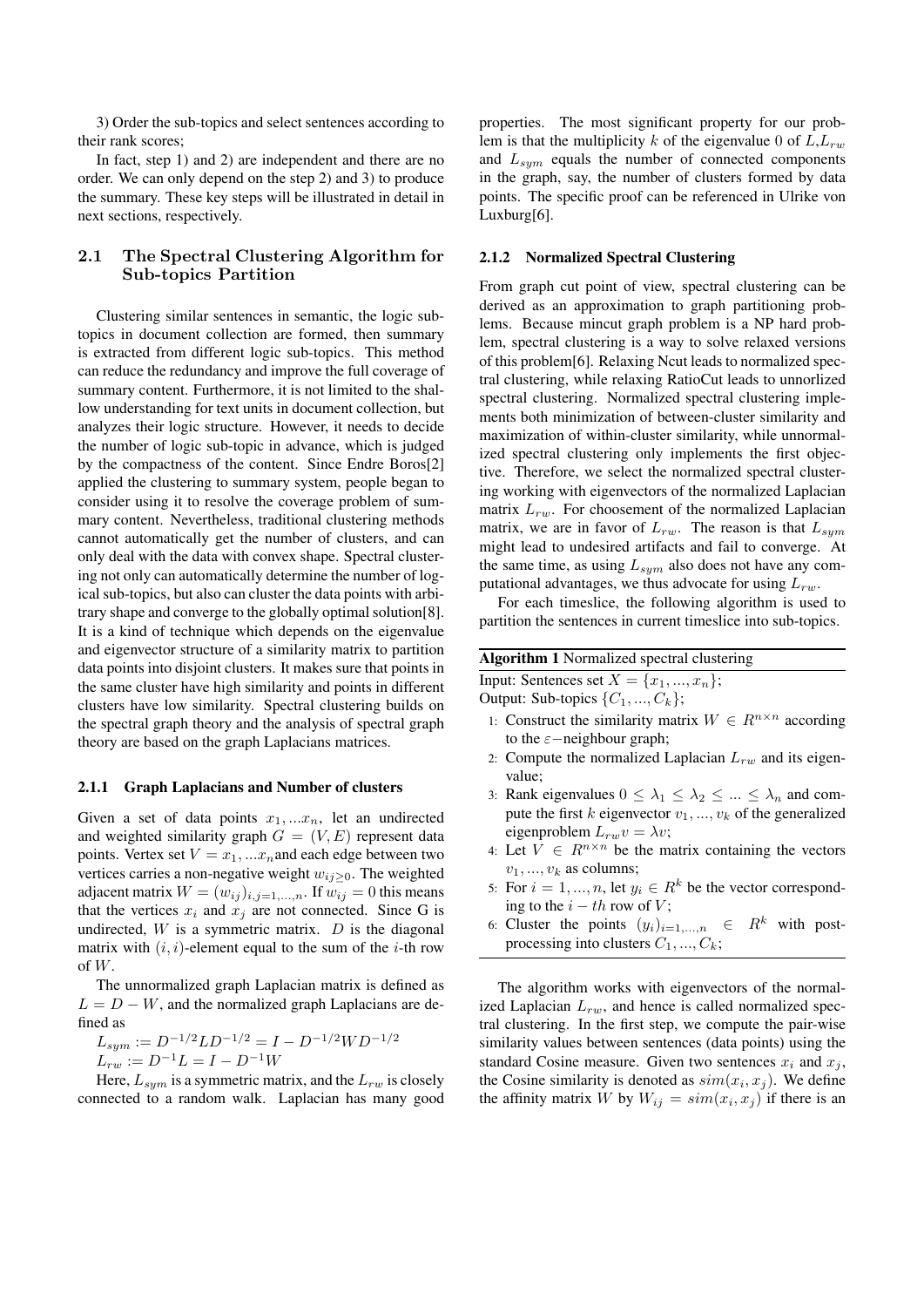edge linking  $x_i$  and  $x_j$  and  $sim(x_i, x_j) \geq \varepsilon$ . Note that we let  $W_{ii} = 0$  avoid loops in the similarity graph. We remove the stop words in each sentence, and stem the remaining words. The weight associated with term  $t$  is calculated with the  $tf_t * isf_t$  formula, where  $tf_t$  is the frequency of term t in the sentence and  $isf_t$  is the inverse sentence frequency of term t, i.e.  $1 + log(N/n_t)$ , where N is the total number of sentences and  $n_t$  is the number of the sentences containing term t. Then  $sim(x_i, x_j)$  is computed according to the normalized inner product of the corresponding term vectors.

During the phase of post-processing, we can use the properties of eigenvector to cluster data points, and also can use the k-means to do this thing.

When sub-topics are partitioned through spectral clustering, we need to compute the evolutionary rank score of sentences in current timeslice. In fact, we also can compute it firstly.

### 2.2 Iterative Feedback Mechanism based Evolutionary Manifold-ranking

The manifold-ranking method<sup>[10]</sup>, 9] is a universal ranking algorithm. Given a query and a set of data points, the task of manifold-ranking[9] is to rank the data points along their underlying manifold structure according to their relevance to the query. However, this method cannot model the temporally evolving characteristic, say, which is not temporally adaptively. For the TAC 2008 update summary, it can be considered as a topic-relevant ranking question. We assume that the data points evolving over time have the long and narrow manifold-structure. Nevertheless, the common topic for consecutive timeslices is a static query, which cannot represent the dynamically evolving information. Therefore, we improve the manifold-ranking by adding evolutionary adaptiveness and apply the iterative feedback mechanism to extend the topic by using the summarization of previous timeslices and the first sentences of documents in the current timeslice.

The iterative feedback mechanism based evolutionary manifold-ranking approach consists of two steps: (1) iterative feedback mechanism is used to extend the topic; (2) ranking score is computed for each sentence in the evolutionary manifold-ranking process where score denotes the importance of a sentence relevant to the sentence collection and topic;

#### 2.2.1 Iterative Feedback Mechanism

Given a set of timeslices  $TS = \{times, |1 \le i \le m\}$ and a topic  $T = \{topic_i | 1 \le i \le m\}$ , every  $time slice_i$ consists of documents,  $timeslice_i = \{d_i | 1 \leq j \leq n\}$ , every document consists of sentences. Let  $s_{ij}$  denote the first sentence of document  $d_j$  in  $time slice_i$ , then first sentences of all documents in *timeslice<sub>i</sub>*  $s_{first}(i) = \{s_{ij} | 1 \le i \le n\}$  $m, 1 \leq j \leq n$ . The timeslices are ordered chronologically. Every timeslice corresponds to an update summary. When summarizing, the current  $time slice_i$  just can refer to the previous timeslices from 1 to i-1, but cannot refer to the ones from i+1 to m. Let  $updateSum_i$  denote the update summary of the current  $timeslice_i$ , and then  $topic_i$  is extended as follows:

 $topic_i = \{PubTopic \cup \bigcup_{k=1}^{i-1} updateSum_k \cup s_{first}(i) | 1 \le$  $i \leq m$ , *PubTopic* denotes the public topic description of all timeslices.

We believe this topic extension can represent the relay propagation of information in temporally evolving data points and help to capture the changes of a single topic over time.

#### 2.2.2 Evolutionary Manifold-Ranking Process

In our context, the data points are denoted by the topic description and all the sentences in the documents, where topic description dynamically evolves over time. The iterative feedback mechanism based evolutionary manifoldranking process in our context can be formalized as following Algorithm 2:

For timeslice<sub>i</sub>, given a set of data points  $X =$  ${x_1, ..., x_t, x_{t+1}, ..., x_n} \subset R^m$ , the first t data points are the topic description and the rest data points are the sentences in the documents. According to the iterative feedback mechanism,  $x_1$  denotes the PubTopic,  $x_2...x_p$ denotes the  $\bigcup_{k=1}^{i-1} updateSum_k$  and  $x_{p+1}...x_t$  denotes the  $s_{first}(i)$ . Note that because the  $PubTopic$  is usually short in our experiments, we treat it as a pseudo-sentence. Then it can be processed in the same way as other sentences. Let  $f: X \rightarrow R$  denote a ranking function which assigns to each point  $x_q(1 \le q \le n)$  a ranking value  $f_q$ . We can view f as a vector  $f = [f_1, ..., f_n]^T$ . We also define three vectors,  $Y_1 = [y_1, ..., y_n]^T$ , in which  $y_1 = 1$  because  $x_1$  is the PubTopic and  $y_q = 0(2 \le q \le n)$  for all the sentences in the documents; similarly,  $Y_2 = [y_1, ..., y_n]^T$ , in which  $y_2...y_p = 1$  because  $x_2...x_p$  denotes the  $\bigcup_{k=1}^{i-1} updateSum_k$ and  $y_q = 0(q = 1, p + 1 \le q \le n); Y_3 = [y_1, ..., y_n]^T$ , in which  $y_{p+1}...y_t = 1$  because  $x_{p+1}...x_t$  denotes the  $s_{first}(i)$  and  $y_q = 0(1 \le q \le p, t+1 \le q \le n)$ . The iterative feedback based manifold-ranking algorithm goes as follows:

In the first step of the algorithm, a connected network is formed and weighted. The weight is symmetrically normalized in the second step. The normalization is necessary to prove the algorithm's convergence. The third step is the key step of the algorithm, where all points spread their ranking score to their neighbors via the weighted network.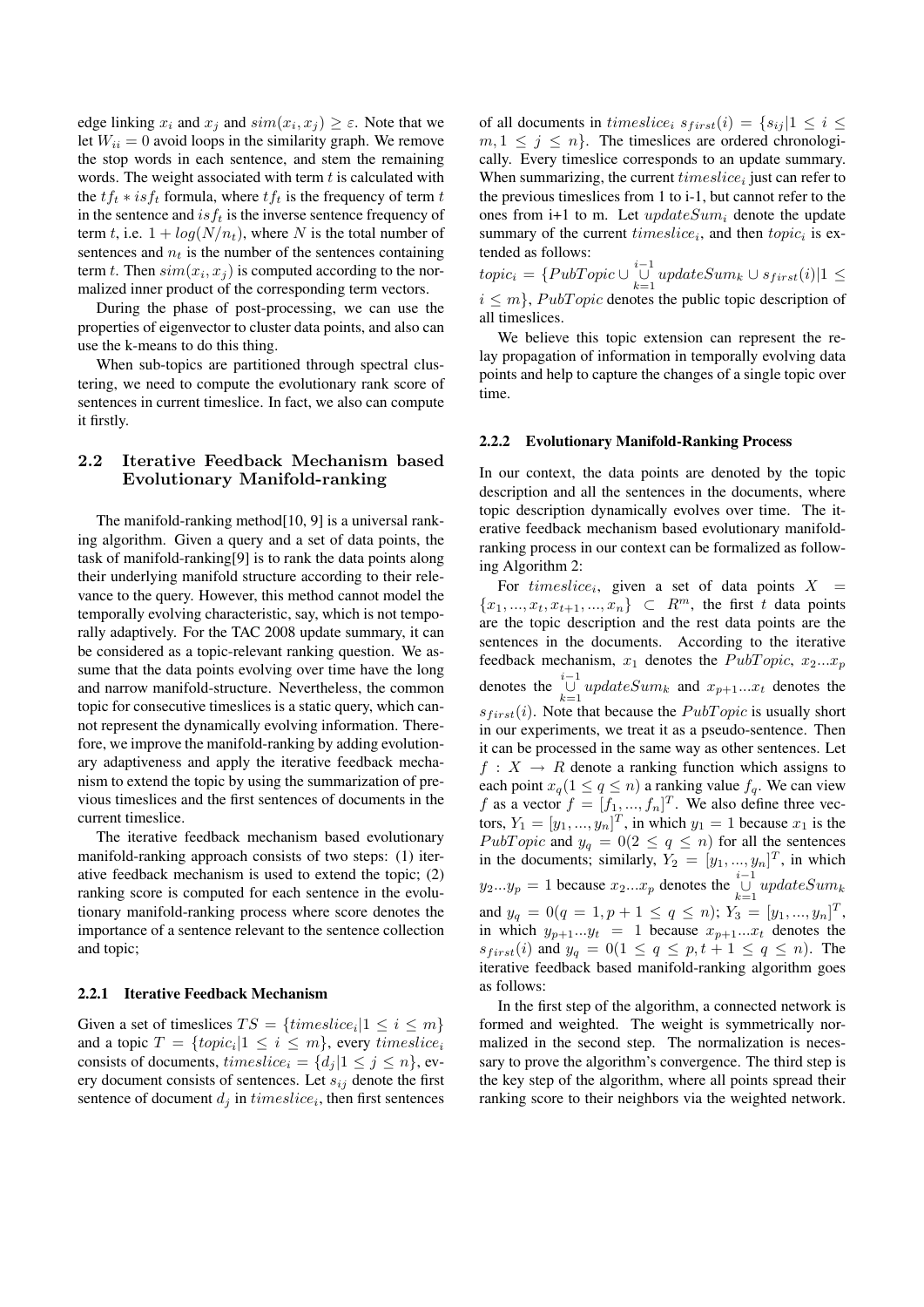Algorithm 2 Iterative feedback based evolutionary manifold-ranking

Input:  $X = \{x_1, ..., x_t, x_{t+1}, ..., x_n\}$ Output:  $f = \{f_i^* | i = 1...n\}$ 

- 1: Construct the similarity graph matrix  $W$  similar to the one in the Algorithm 1;
- 2: Connect any two points with an edge if their similarity value exceeds 0.
- 3: Normalize W by  $S = D^{-1}W$  in which D is the diagonal matrix with  $(i, i)$ -element equal to the sum of the *i*-th row of  $W$ ;
- 4: Iterate  $f(t + 1) = \alpha S f(t) + (\beta Y_1 + \gamma Y_2 + \eta Y_3)$  until convergence, where  $\alpha$ ,  $\beta$ ,  $\gamma$ ,  $\eta$  are parameters in (0,1);
- 5: Let  $f_i^*$  denote the limit of the sequence  $\{f_i(t)\}\$ . Each sentence  $x_i$  gets its ranking score  $f_i^*$ ;

The spread process is repeated until a global stable state is achieved, and we get the rank score in the fifth step. The parameter  $\alpha$  specifies the relative contributions to the rank scores from neighbors and the initial rank scores, and the parameter  $\beta$ ,  $\gamma$ ,  $\eta$  denotes the relative contribution to rank scores from the  $PubTopic$ , the update summary sentences in the previous timeslices and the first sentences of all documents in the current timeslice, respectively. Note that selfreinforcement is avoided since the diagonal elements of the affinity matrix are set to zero.

For the original manifold-ranking, the iterative formula of the fourth step is  $f(t + 1) = \alpha S f(t) + (1 - \alpha) Y$ . The theorem in [9] guarantees that the sequence  $f(t)$  converges to

$$
f^* = (I - \alpha S)^{-1} Y \tag{1}
$$

Without loss of the generality, we can extend the vector Y. Since  $(I - \alpha S)$  is invertible, we have

$$
f^* = (I - \alpha S)^{-1} (\beta Y_1 + \gamma Y_2 + \eta Y_3)
$$
 (2)

For real-world problems, the iteration algorithm is preferable due to high computational efficiency. Usually when the difference between the scores computed at two successive iterations for any point falls below a given threshold(0.0001 in this paper), the iteration algorithm will converge.

Evolutionary manifold-ranking process also naturally make use of both the relationships among all the sentences in the documents and relationships between the topic and the sentences. After considering this, the original normalized similarity matrix  $S$  is over again normalized into  $S'$  in the third step and the fourth step uses the following iteration form:  $f(t + 1) = \alpha S' f(t) + (\beta Y_1 + \gamma Y_2 + \eta Y_3)$ . The iteration process is shown in Algorithm 3:

Algorithm 3 Power method for computing the stable state of iterative feedback based evolutionary manifold-ranking

Input: normalized similarity matrix  $S'$ Input: matrix size N, error tolerance  $\varepsilon$ Output: eigenvector  $f$ 1:  $f(0) = \frac{1}{N}$ ; 2:  $t = 0$ ; 3: repeat 4:  $f(t + 1) = \alpha S^T f(t) + (\beta Y_1 + \gamma Y_2 + \eta Y_3);$ 5:  $t = t + 1$ ; 6:  $\delta = ||f(t+1) - f(t)||;$ 7: until  $\delta < \varepsilon$ ; 8: return  $f(t+1)$ ;

### 2.3 Ordering Sub-topics and Selecting Sentences

Based on the sub-topics partition using spectral clustering and evolutionary manifold-ranking, we designed a new algorithm of extracting sentences. The final overall ranking scores represent both the importance and the novelty of the sentences.

The algorithm is based on the idea that documents in each timeslice can be represented as the structure of logical sub-topics, which helps to understand the topic from different aspects; the overall rank score of less informative sentences overlapping with the sentences in update summary is decreased. The sentence with highest rank score in the most important subtopic is chosen to produce the summary until satisfying the summary length limit, which are considered informative, novel and evolving.

### 3. Evaluation results and discussion

TAC 2008 includes three open evaluation tracks, question answering, recognizing textual entailment and summarization. Summarization track consists of update summarization task and opinion summarization task. We just participated the update summarization task. In this task, there are 33 participants and 71 systems, and every participant can submit three systems at best. The official evaluation comprises three methods under different assumption: ROUGE[4], PYRAMID[5], and BE[3]. NIST evaluated all systems automatically using ROUGE/BE. NIST provided manual evaluations only for systems with priority 1 and 2. The participants' summarizer IDs are 0-71 in the ROUGE/BE evaluations, and 0-57 in the manual evaluations.

We submit three systems based on the schemes mentioned in Section 2 and system No. is 11, 41 and 62, respectively. The performance of our best system has three top 1 in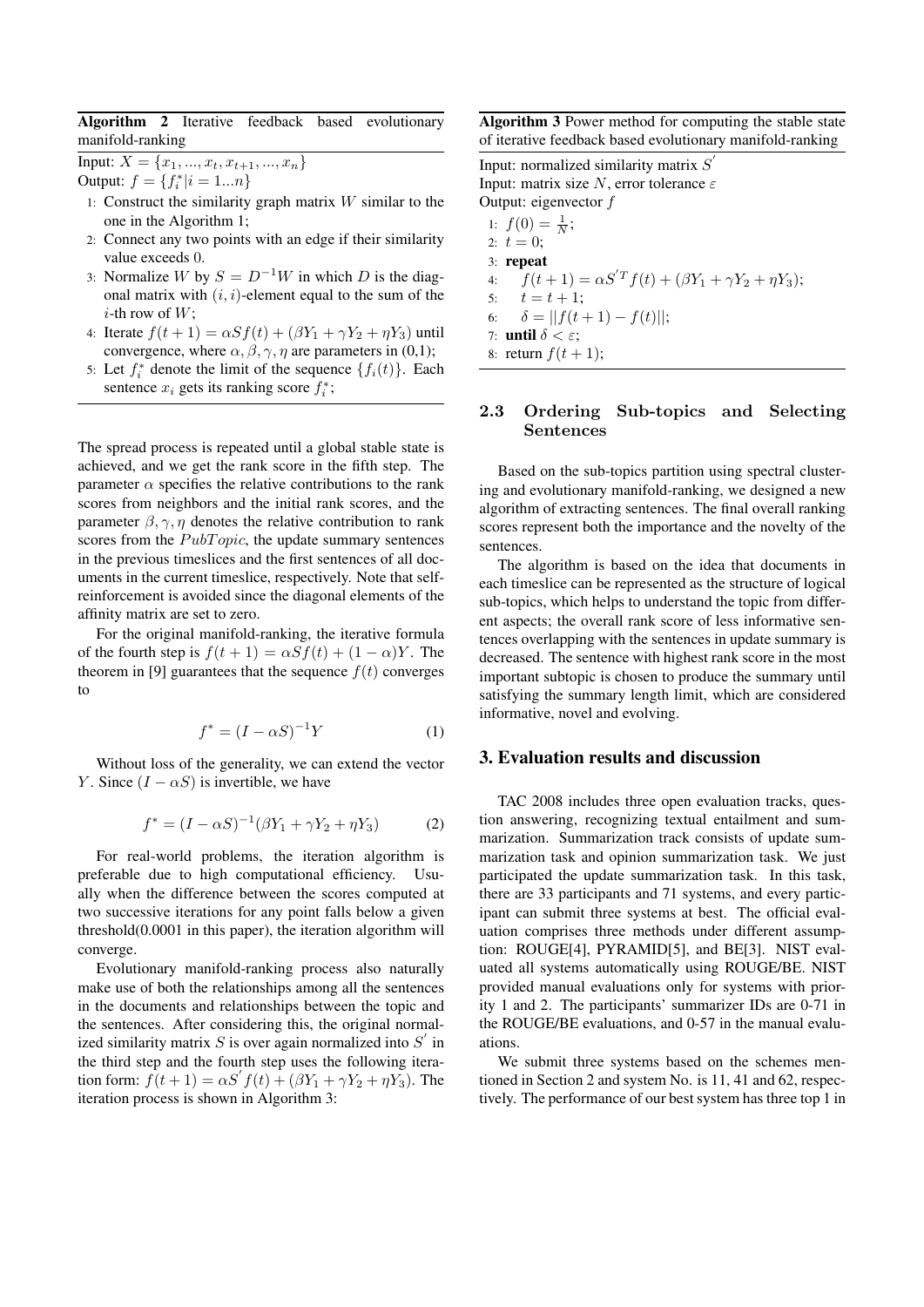| <b>Evaluation Principle</b>               | 11         | 41          | 62          |
|-------------------------------------------|------------|-------------|-------------|
| average modified (pyramid) score          | 1 0.336    | 4 0.318     |             |
| average numSCUs                           | 1 4.781    | 2 4.469     |             |
| average numrepetitions                    | 9 1.042    | 91.042      |             |
| macroaverage modified score with 3 models | 1 0.331    | 3 0.313     |             |
| average linguistic quality                | 27 2.406   | 33 2.323    |             |
| average overall responsiveness            | 5 2.542    | 8 2.479     |             |
| $ROUGE-2$                                 | 13 0.08854 | 19 0.08353  | 15 0.08729  |
| ROUGE-SU4                                 | 15 0.12477 | 19 0.12073  | 16 0.12250  |
| BE                                        | 21 0.05134 | 31 0.048 13 | 17 0.05 228 |
|                                           |            |             |             |

**Table 1. The Update Summary Evaluation Results(**Rank|Score**)**

the evaluation system of PYRAMID: 1) Average modified (pyramid) score; 2) Average numSCUs; 3) Macro-average modified score with 3 models; ranks  $13^{th}$  in ROUGE-2,  $15^{th}$  in ROUGE-SU4 and  $17^{th}$  in BE.

In our systems, N0. 11, 41 and 62 corresponds to the experiment scheme of the following 1), 2) and 3), respectively.

1) Spectral clustering (post-processing: properties of eigenvector) + evolutionary manifold-ranking;

2) Spectral clustering (post-processing:k-means) + evolutionary manifold-ranking;

3) Evolutionary manifold-ranking;

Through spectral clustering, the number of sub-topics are automatically determined by the multiplicity of eigenvalue 0 of similarity matrix about sentences. Thus partition of sub-topics helps to select summary sentences from different aspects and improve the full coverage of summary content. Ordering sub-topics and selecting sentences are dependent on the rank score from evolutionary manifold-ranking, where iterative feedback mechanism is applied to model the dynamically evolving characteristics and represent the relay propagation of information in temporally evolving data. The rank score of a sentence also represents its topic relevance. The summary is iteratively produced by choosing the sentences in sub-topic with highest rank score, which are considered informative, novel and evolving. Then the sentences highly overlapping with other informative ones in the sub-topic are penalized by the greedy algorithm.

In the experiments, we adopt off the shelf sentence segmentation and stemming modules. The stop words in each sentence were removed and the remaining words were stemmed. We also don't consider the short sentence limited to a certain threshold, which cannot carry enough information. About topic description in update summary corpus in TAC 2008, we just use title to be topic in the algorithm, which is treated as a pseudo-sentence, though it may be have more than one sentence. Table 1 is the detailed scores and rank of system 11, 41,62.

Seen from the table 1, our evaluation rank is not bal-

anced under three different evaluation methods. We get three top 1 in PYRAMID method, nevertheless, the rank in ROUGE/BE method is just higher than the middle level. It is surprised that there is so great difference. It is probably because that our content selection method suits the idea of Pyramid evaluation method. In essence, Pyramid evaluation method adopts the voting idea to give the different weight for different importance Summary Content Unit(SUC). For our approach, we essentially find the stationary distribution of random walk in evolutionary manifold-ranking, and similarly give the higher weight for sentence with many votes through a similarity spread process. This idea is similar to the evaluation idea of Pyramid method and more importance is that we catched the evolutionary characteristic of dynamically evolving document collection. Whereas we don't do any processing of coherence and got the less linguistic quality. For the principle of average numrepetitions, we think that the more this value nears 1, the better, which means that there is little redundancy. Measuring both the content selection and linguistic quality, our overall responsiveness is not bad, ranking  $5<sup>th</sup>$ . Hovy[3]analyzed the correlation among three evaluation methods, and it showed that good relevance. However, at leat in our update summary evaluation results, I don't think so, because there is so much difference.

Three evaluation methods have three level evaluation content unit. We think that ROUGE and BE are suitable to evaluate the content selection of generative summary, which usually have the relatively short SUC and PYRAMID is suitable to evaluate the content selection of extractive summary, which has the relatively long SUC.

# 4. Conclusion and future work

This paper demonstrated how to use spectral clustering and evolutionary manifold-ranking to model the new characteristics of update summary and develop the extractive content selection method for language independence. It is the first time that we participated the summarization evalua